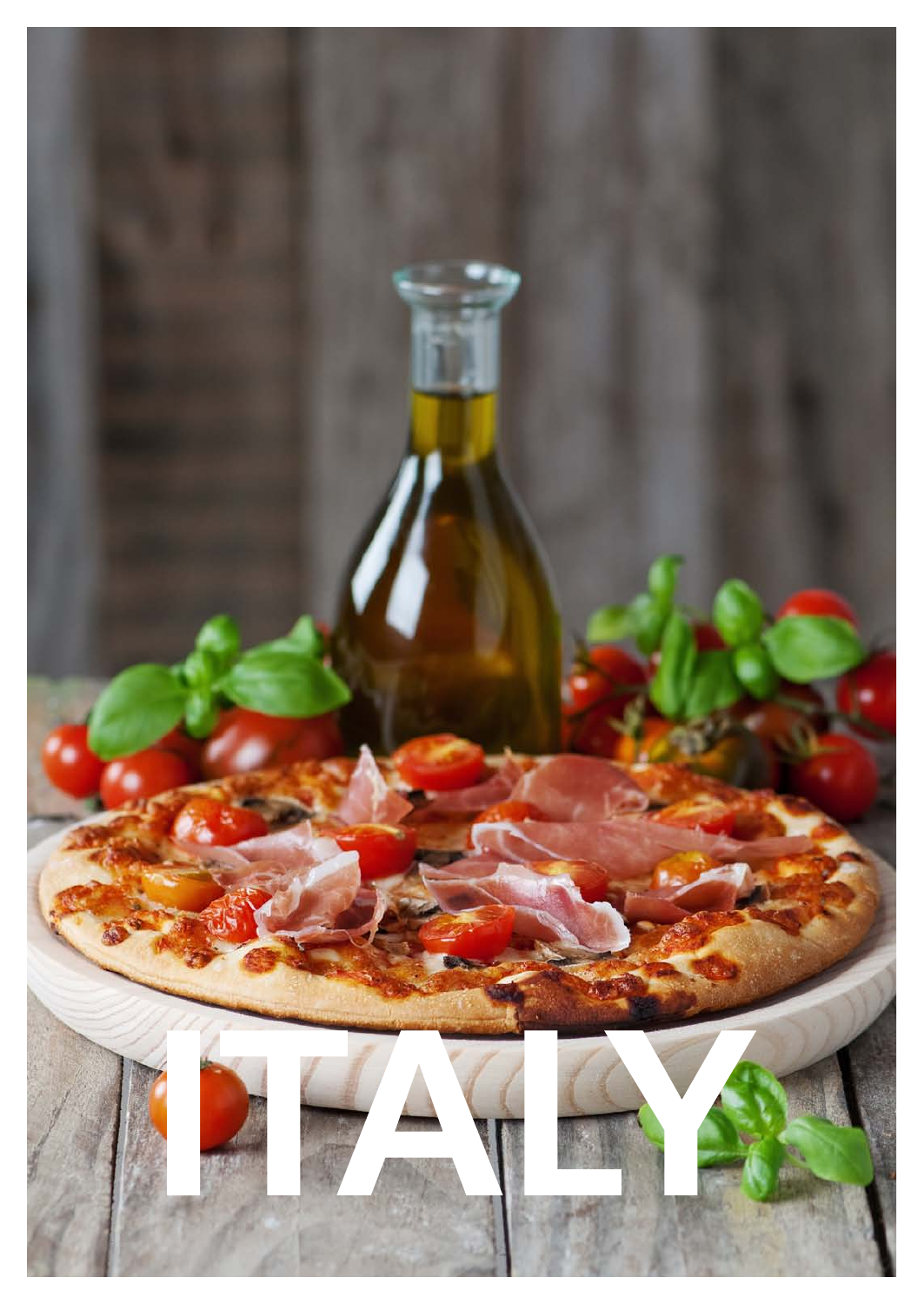# **Italy**

Germany and Italy can look back on a history of strong cultural, political and military links and lively economic relations. This closeness which has grown over time has been further consolidated on all levels since the formation of the European Union. For example, in 2012 Germany was the most important trading partner for Italy in terms of exports and imports. Germany is also one of the countries with the most direct investments in the country with the greater part being made in northern Italy.

In Italy foreign entrepreneurs find legal conditions for the founding of a company or branch office, formation of contracts and judicial enforcement of claims which are basically comparable to the German legal system. However, when dealing with the Italian authorities the entrepreneur has to come to terms with a considerable amount of bureaucracy which can frustrate a schedule and also require a lot of patience as in addition to the high number of forms the implementation and interpretation of the laws may be handled differently with the various authorities in the different regions. In addition, there are peculiarities which should be taken into account by German companies who wish to get involved in Italy. In the following we would like to give you some illustrative examples:

In the judicial enforcement of claims, civil procedures provide comparable processes such as the court order, court injunction, appeal and revision. In practice, despite many reforms to accelerate proceedings, the Italian legal procedures are still characterised by their lengthiness. For example, even with simple legal disputes a civil court ruling in the first instance on average takes three to five years. Therefore, depending on the constellation of the case, contractual arrangements for arbitration are recommended. The time advantage gained by arbitration, however, has to be set against the usual high costs. The drafting of the contract should also take into account measures to secure claims and continuous monitoring of outstanding claims must be undertaken.

Labour law is historically characterised by strong union representation and a worker-friendly legislation and case law. Article 1 of the Italian constitution 1 January 1948 already declares in the first paragraph that Italy is a "democratic republic based on work". As a result, numerous collective wage agreements are also used in questions of interpretation even if the parties had explicitly excluded their application. In addition, there are numerous conditions designed to protect workers which impede a notice of termination or which have a negative financial result for the employer. Furthermore, the fragmentation of the labour law into numerous separate laws and sub-provisions leads to interpretations in favour of the employee in case of doubt.

In addition to this aspect of the legal situation, in Italy there are high employee on-costs to be taken into account which for normal employees usually amount to 27 to 29% for the employer.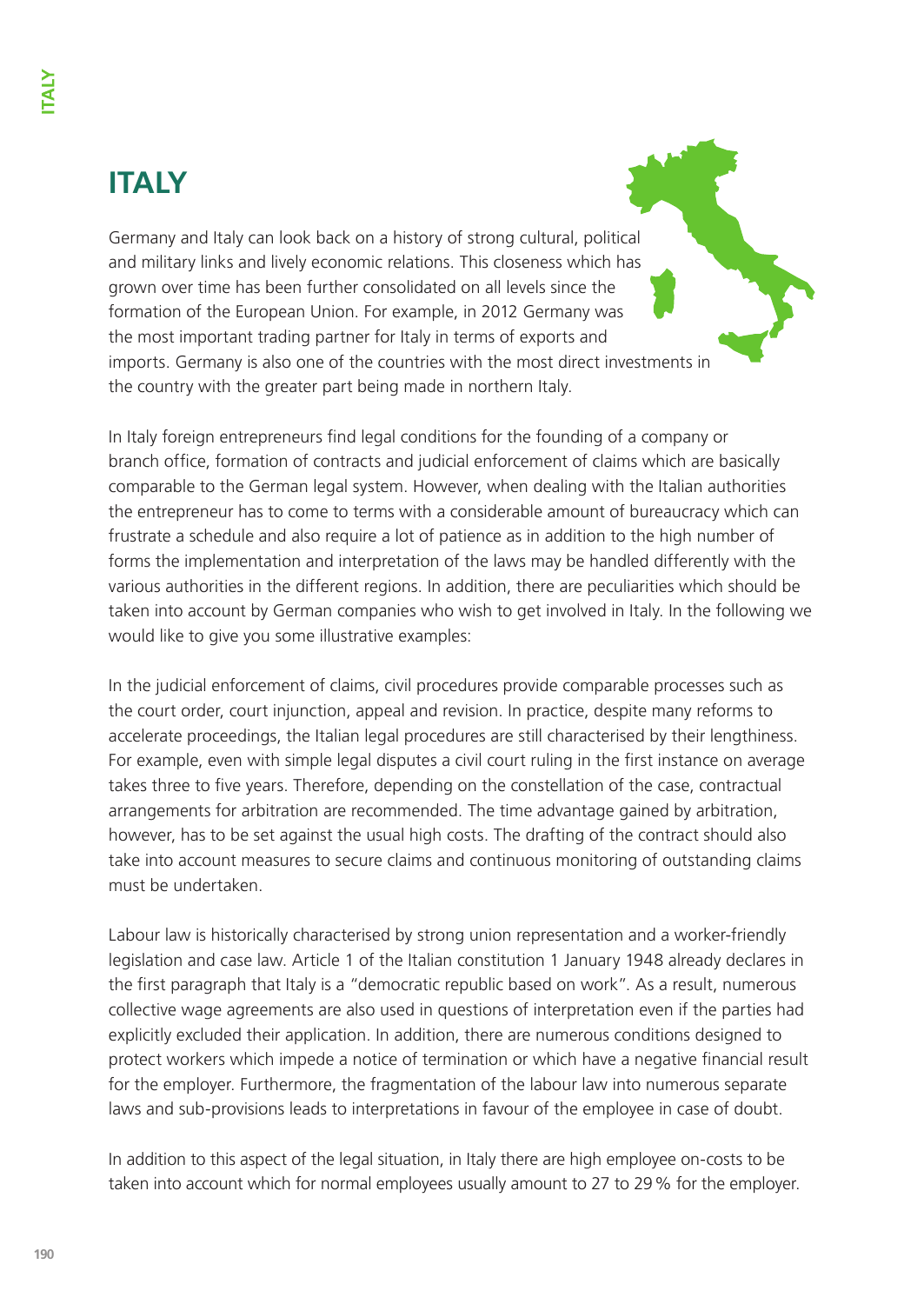As previously was the case in the United States regarding the social security number, in Italy it is the personal tax number with which the identity of a natural person can be established or noted. The "codice fiscale" is often required in connection with nearly all contracts or for matters concerning daily life even without any relevance for tax. Therefore, one of the first actions undertaken by a German citizen who wishes to become active as an entrepreneur in Italy is to apply for such a tax number via the Italian diplomatic representation in Germany or directly in Italy at the appropriate office. The allocation of the tax number which is valid for life does not itself, however, lead to tax duties requiring action.

The payment of taxes in Italy is made with many deviations to the German practice. Instead of the sequence of "tax return – tax assessment – payment of tax", in Italy the tax payment must first be made (to deadlines which cannot be extended) according to own calculations which is followed by the submission (to deadlines which cannot be extended) of the tax return after which there may be a tax audit. If this process establishes that tax payments have been omitted, are too low or are late (also even by a single day), the result is penalty payments with significant amounts. The tax payment itself can also not be made simply by bank transfer, but as is the case with most public taxes it has to be made via an electronic form (F24) at the account-holding Italian bank which requires the input of the respective code number for the tax type, the beneficiary public authority and the respective tax period.

In addition, at the beginning of the activity a tax analysis should be undertaken of possible consumer taxes. For example, in Italy there is a tax on lubrication oil which is due on imported products containing lubrication oil (e.g. engines) and which leads to compulsory membership of a consortium for the disposal of waste oil. Although these taxes generally do not have a great economic impact, their non-observance can lead to a criminal liability.

When calculating the tax liability, the relationship of turnover to fixed assets should be examined. If this has a negative deviation, a minimum amount has to be taxed under application of an increased corporation tax rate which already has to be taken into account with the payment of the tax (balances and advance payments) which in particular has consequences for inactive companies. The tax authorities also check the amount of the declared assessment basis for the paid taxes using statistical comparable values for the reference field in order to determine possible deviations and in such cases are likely to carry out a tax audit.

It is not only the payment of taxes which is complicated. The recovery of overpaid tax is also difficult, whereby requests for refunds of sales tax balances which cannot be set off must include a bank guarantee and a number of years has to be allowed for the process. For proper financial accounting, certain registers have to be set up and maintained such as a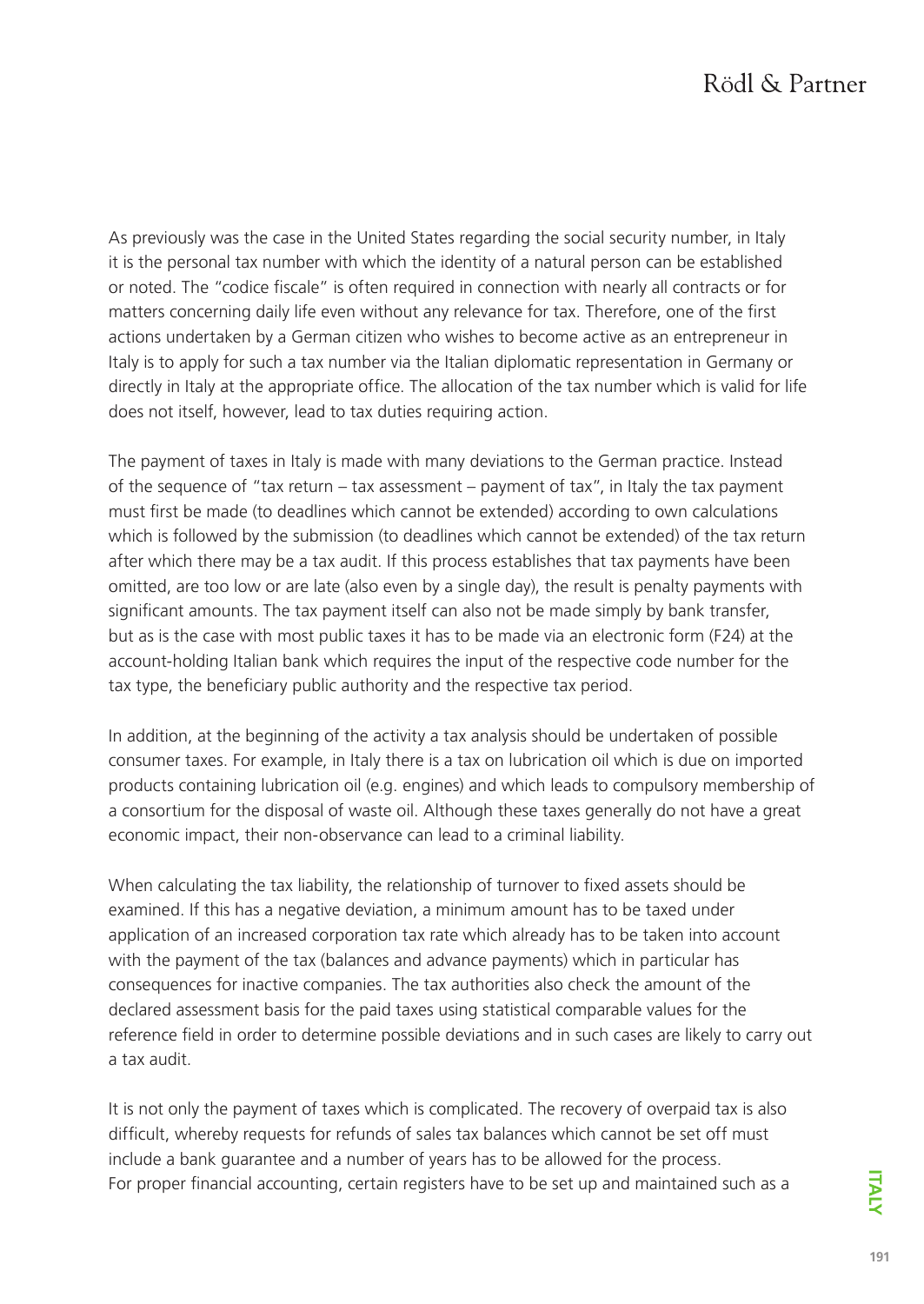journal and the sales tax register in which all the respective invoices and movements have to be entered. These and further special points regularly lead to practical difficulties when the German financial accounting software should also find application in the Italian subsidiary.

The points presented here only represent a small part of the special legal and tax points to be found in Italy.

Personal consultation and the elaboration of individual concepts for all questions relating to an entrepreneurial commitment in Italy is possible with 150 German and Italian employees available at our offices in Milan, Rome, Padua and Bozen who have many years of experience and technical expertise in the areas of legal consulting, tax consulting and auditing.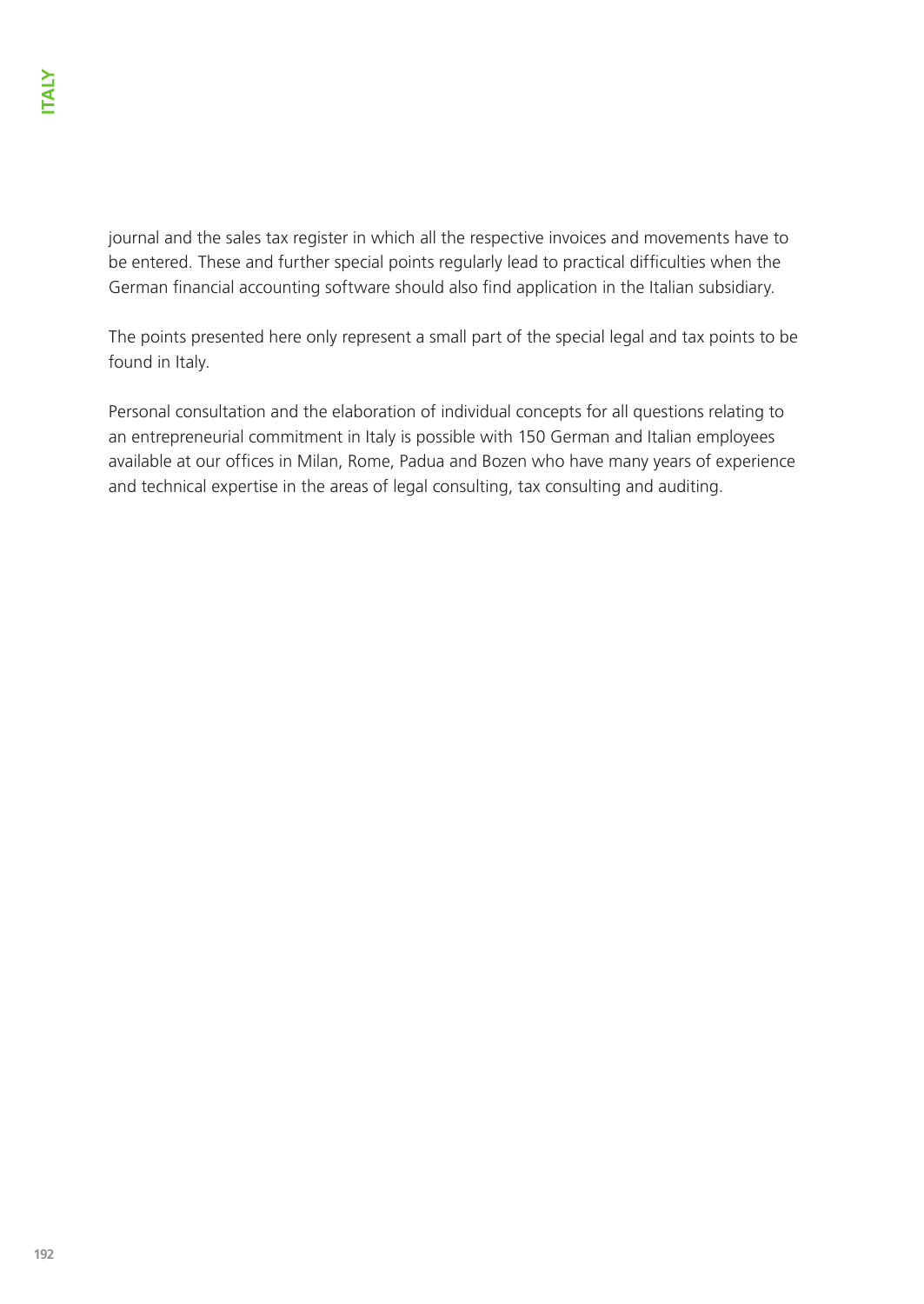# Practica examp

# **Taxes**

Background facts:

The D GmbH company founds a subsidiary in Italy and the company is equipped with substantial fixed assets in order for it to pursue its operations. In the first years, however, due to start-up difficulties it only achieves a low turnover and a corresponding loss according to civil law.

While preparing the tax return for the second year the company determines that the regulations regarding fictitious companies applies. If, with the existence of a certain level of fixed assets, a certain minimum turnover is not realised, the company is deemed to be fictitious ("Societ� di comodo") and is subject to higher taxation. The higher taxation is achieved by raising the tax base and application of a higher tax rate. For the tax base a profit is assumed which is oriented to the amount of the fixed assets (and is usually substantially higher than the effective tax base). Corporation tax, on the other hand, amounts to 38% instead of the normal tax rate of 27.5%. Resulting from the application of the regulation for fictitious companies it is not allowed for the company to offset existing sales tax balances.

## What can be done now?

As the deadlines for the application for suspension of the regulation for fictitious companies have already expired, Rödl & Partner Italy assists the subsidiary with the preparation of the tax return, whereby the correct application of the regulation for fictitious companies is observed.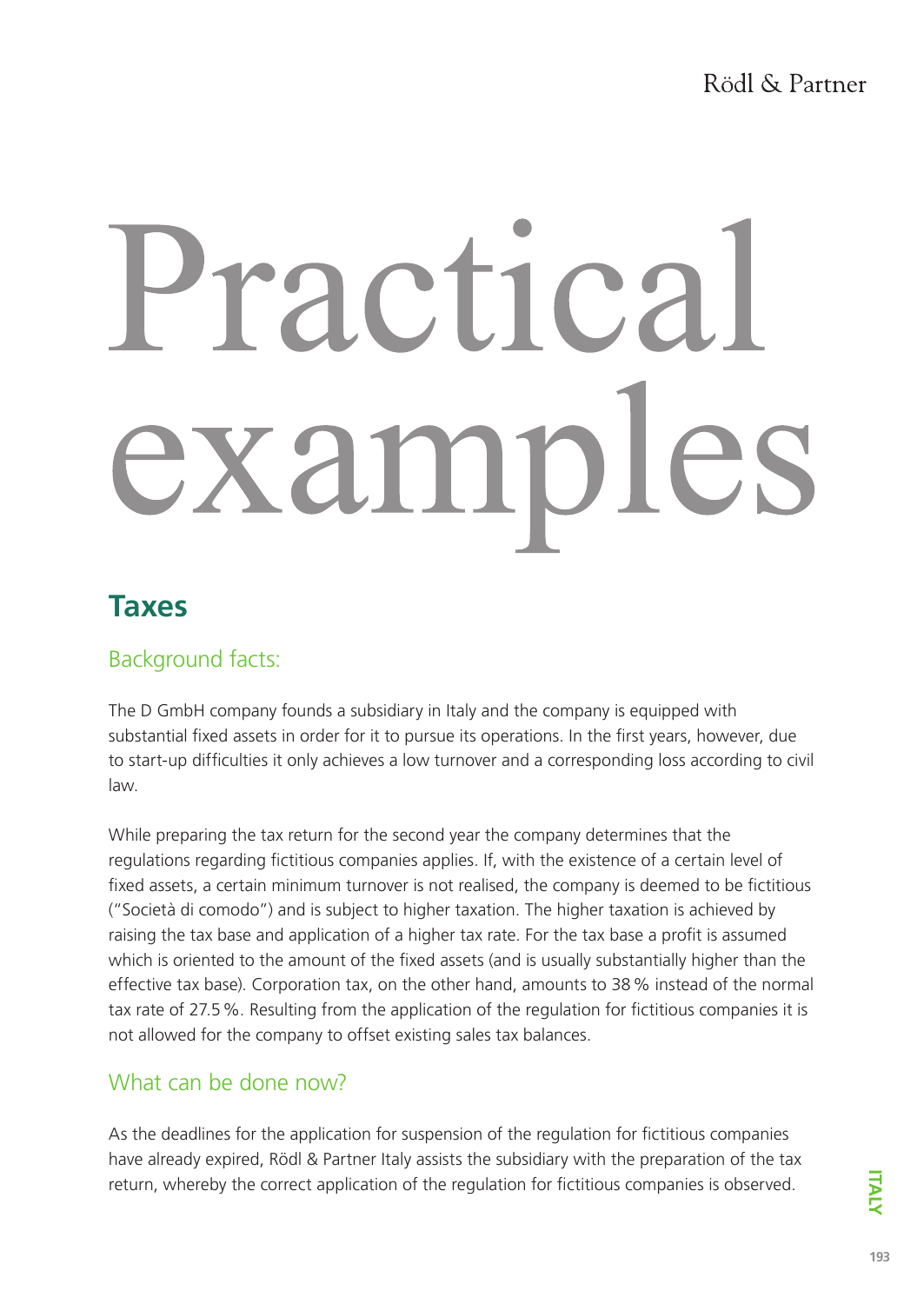# What should one have done differently from the beginning?

The client should have contacted Rödl & Partner Italy in order to learn about the country specific regulations in Italy. The comprehensive support for clients includes the continual monitoring of whether the regulation for fictitious companies is potentially applicable to clients. If there is a corresponding risk, Rödl & Partner makes a preventive application to the local tax office in order to suspend the regulation in the actual case of the company. In this respect, objective reasons for the specific case are presented to the tax office to justify suspension of the regulation.

If the application is well prepared, the request to suspend the regulation for fictitious companies is usually granted and the client can make the tax calculation according to the usual regulations and is not subject to restrictions in the handling of tax assets.

# **Law**

## Background facts:

The Italian subsidiary of a German industrial group receives a statement of claim from a former managing director who was dismissed from his position after disagreements on business policy. The former managing director who also worked for the parent company in Germany was also appointed as a managing director at a number of subsidiaries in Italy and one of these – not the one which received the claim – had paid the complainant an impressive remuneration which in line with the common understanding at that time was meant to cover all the offices.

The managing director now claims from the defending company (i) additional payment of a managing director's remuneration and (ii) the subsequent payment of his salary as in his opinion he worked as a company executive, plus compensation for damages and settlements associated with unfair dismissal from his employment contract and the alleged unpaid social contributions. Due to the activity of the complainant for many years at the Italian subsidiaries and the worker-friendly regulations in particular for company executives, the claims – without the social contributions should the company lose the case – amount to several million euros.

#### What can be done now?

The appointment of a managing director to an Italian company and the definition of his powers should always take into account aspects of company and labour law. Usually the Italian managing director is only awarded remuneration on which due to a special classification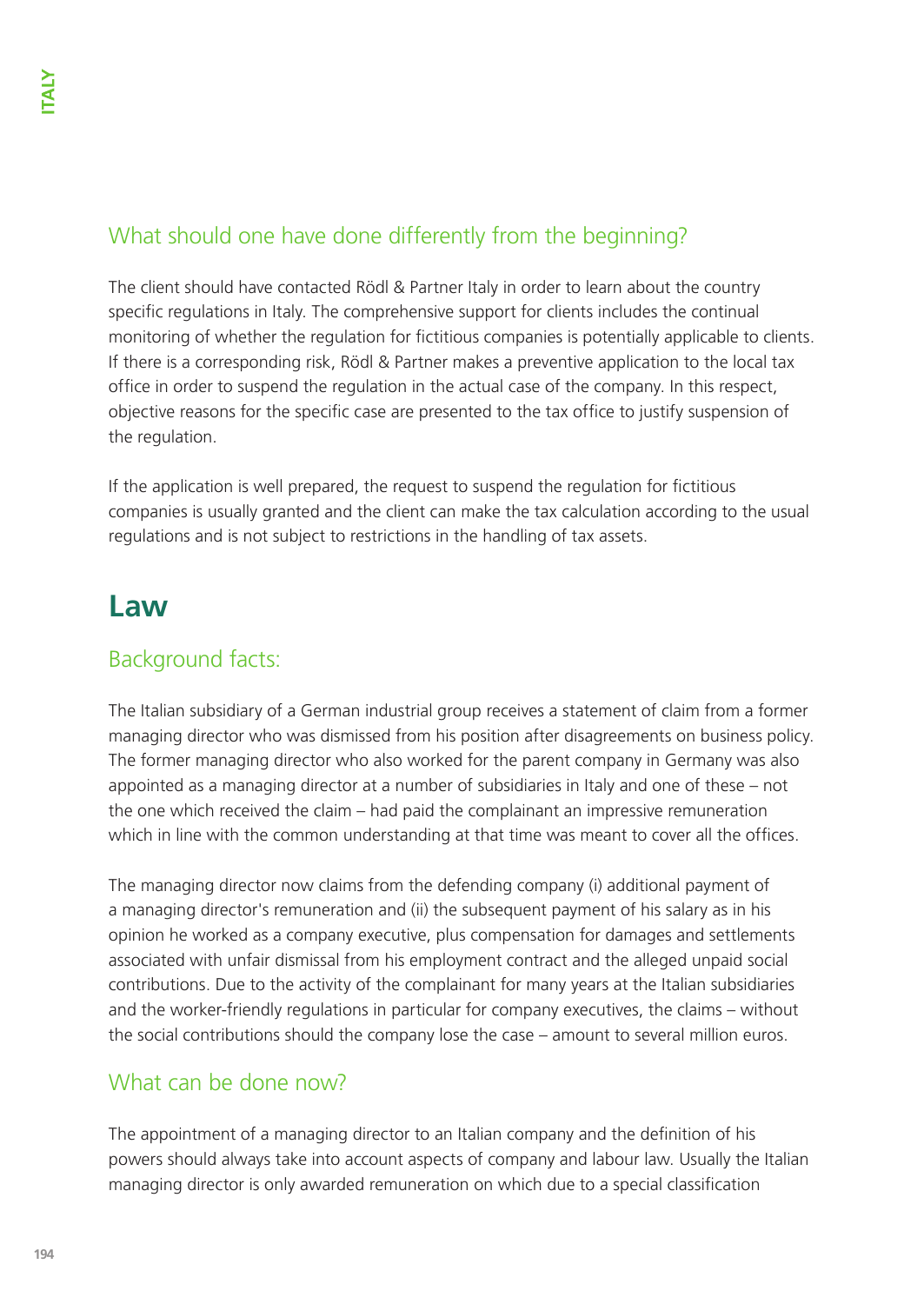between dependent employees and free employees social contributions are only due to a low extent. As soon as a managing director, however, is subordinate to the instructions of a shareholder or a different managing director such that he is no longer free to manage the operative business, then he is considered to be a subordinate employee to be remunerated accordingly and his salary is subject to full payment of social contributions. Due to the special qualification which is assumed to exist for such a position, the classification of this employee is regularly that of an executive manager (dirigente).

In order to avoid the claims from the alleged employment relationship it is therefore necessary to provide evidence that the managing director in the performance of his duties was not subject to instructions about the manner in which he should perform his duties.

However, regarding the remuneration for performance of his duties it was necessary to provide evidence that it was the common understanding of the parties that the remuneration paid by the affiliated company was also meant to cover the performance of duties in the defending company which implies that the complainant had renounced a separate remuneration.

# What should one have done differently from the beginning?

Already with the appointment of a managing director the company law and labour law specialists at Rödl & Partner work closely together to carefully co-ordinate the position with regard to labour law, the classification according to company law and limits of power of the managing director regardless of whether the new managing director previously had the status of an employee in the company or not.

If the managing director should also not be an employee of the company, it must be ensured that he can autonomously carry out the operative business on the basis of comprehensive powers and also that in the performance of his work he is not otherwise subject to the instructions of others, e.g. through the specification of holiday days or working times. If the performance of his duties is furthermore not remunerated, for example, because as in the case described, the managing director is already comprehensively remunerated in a different group company, an express waiver of the remuneration should be added to the documentation.

But if the transfer of such comprehensive powers and freedom is not desired, then a contract of employment should be concluded from the start with obligations in particular with regard to compulsory contributions. The same is reversely true. If an employee is also to be appointed a managing director without losing his legal position with regard to social contributions, his powers have to be limited.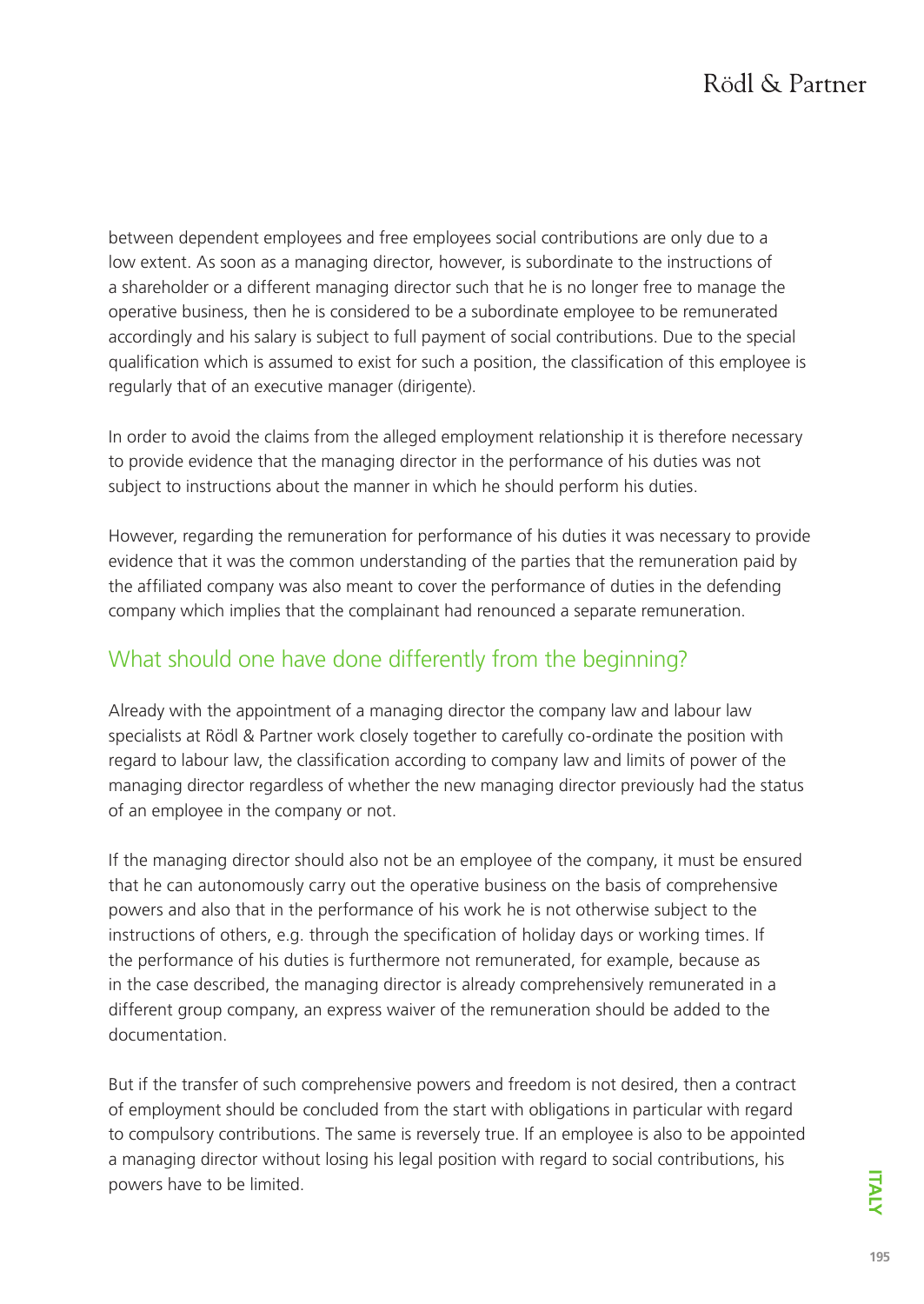The exact arrangement respectively depends on the individual position of the managing director, the corporate governance rules of the company group and the actual operative situation at the local level in order to elaborate the most appropriate solution for a problem free co-operation between managing director and shareholders and consensual separation at a later date.

# **Law**

#### Background facts:

The Italian subsidiary of a client located in Milan would like to initiate legal proceedings to recover a receivable which in the meantime has risen to a high amount from a customer located in southern Italy and gives a corresponding mandate.

The contracts made by the client for delivery of goods are subject to the client's general terms and conditions for goods which are formulated according to Italian law which foresees Milan as the court of jurisdiction. The general terms and conditions are printed on the written offers of the client and the customer has countersigned the letter of offer as a sign of acceptance.

#### What can be done now?

According to the Italian code of civil procedure, in the absence of a deviating agreement the court of jurisdiction is the location of the defendant. Such a deviating agreement can also be concluded between business persons in the general terms and conditions. Sections 1341 and 1342 of the Italian civil code, however, foresee that certain provisions which deviate from the law to the disadvantage of the contract partner must be separately listed and also countersigned to indicate acceptance.

If such a separate acceptance has not taken place, the agreement for the court of jurisdiction is not a legally effective part of the contract. The legal action must be brought via a communicating lawyer before the court at the location of the customer.

## What should one have done differently from the beginning?

In addition to the correct preparation of the content, the numerous formalities of the Italian law must be observed. The separate listing which was not made and signing of the conditions of the general terms and conditions such as for example concerning the deviating court of jurisdiction, liability restrictions, tacit contract renewal clauses or reasons for termination is an error which frequently occurs which can lead to the invalidity of these provisions. The inclusion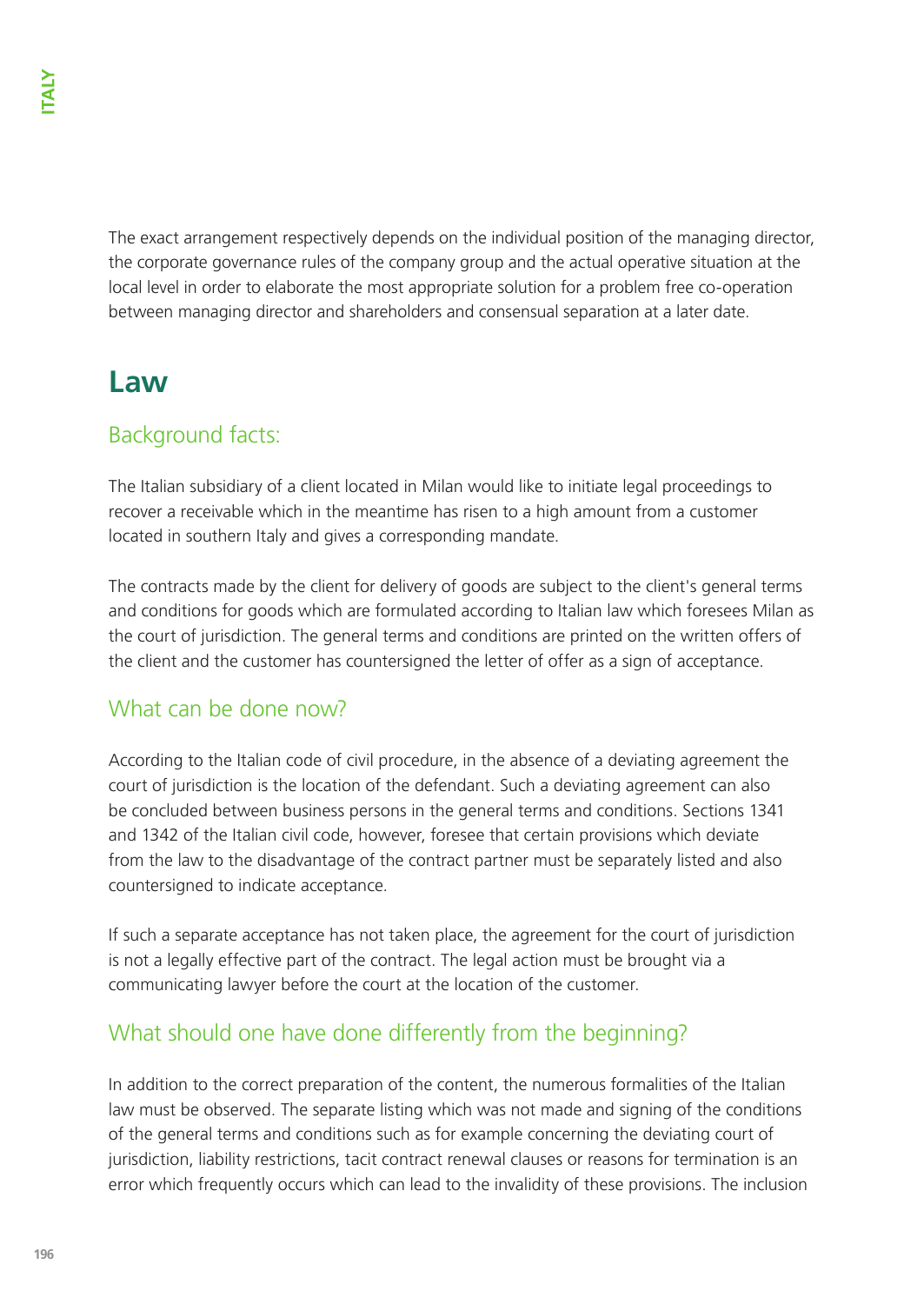of these provisions in the contract to be legally effective must therefore be observed in the preparation of the general terms and conditions and the design of the contract documents and with the conclusion of the contract itself by making sure that the separate signature is appropriately made.

# **Law**

#### Background facts:

The German majority shareholder of an Italian S.r.l. (GmbH) receives a copy of a court application filed by the managing director of the company to liquidate the company due to inactivity of the shareholders' meeting according to section 2484 no. 3 of the Italian civil code "codice civile". In the application the managing director claims that despite repeated formal summons to shareholder meetings to discuss the financial crisis of the company, the majority shareholder has not reacted to the summons and therefore the shareholders' meeting could not take place due to the absence of quorum.

The client, on the other hand, claims that he did not receive the summons in question, but that in the case of important questions the shareholders' meeting had previously met according to the rules, for example, to authorise the last annual financial statement. He now asks for advice on the best possible course of further action.

## What can be done now?

In order to object to the court application, the client must intervene in the action brought before the court with a plea in writing. This plea in writing must already include the reasons why the application should be rejected, i.e. the mentioned summons which was not received and the approval of the annual financial statement which took place.

The settled case law defines the approval of the annual financial statement as a typical case for an important decision which is the responsibility of the shareholders' meeting. As far as over a time period of at least three financial years no approval is given for the annual financial statement, this is regarded as a clear sign of the inactivity of the shareholders' meeting. In this respect the actual approval of the last annual financial statement is a substantial piece of evidence for the functionality and activity of the shareholders' meeting.

The court accepted the argumentation of the majority shareholder and has rejected the application to liquidate the company.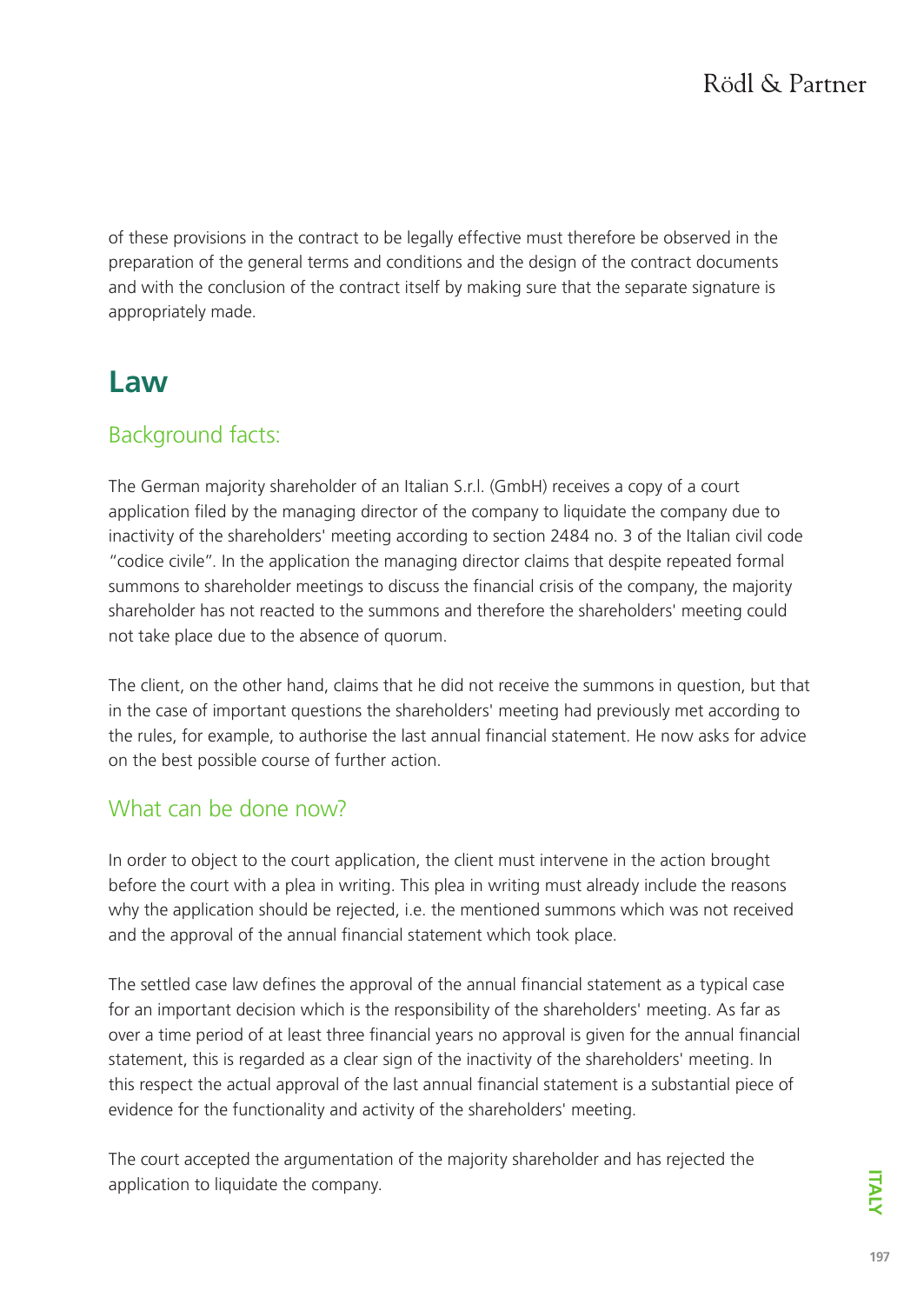## What should one have done differently from the beginning?

The dispute with co-partners and in this case the attempt of a shareholder to use all legal means to realise the result he seeks is unfortunately impossible to prevent. With a majority of shareholders – and particularly with shareholdings of respectively 50% which in our experience are not advisable – there should therefore always be clear rules concerning the majority required in the articles of association and if applicable also in collateral agreements which on the one hand should protect minority shareholders but should also not lead to a deadlock. The same should be made on the level of the company management so that the interests of the shareholders in proportion to their entrepreneurial commitment are also protected with regard to operative questions. Finally, such deadlock situations should be regulated by a corresponding process which can be legally mutually agreed before the situation arises. The corporate law specialists of Rödl & Partner are able to comprehensively advise the client with the contract design due to their experience with the courts in order to prevent such disputes.